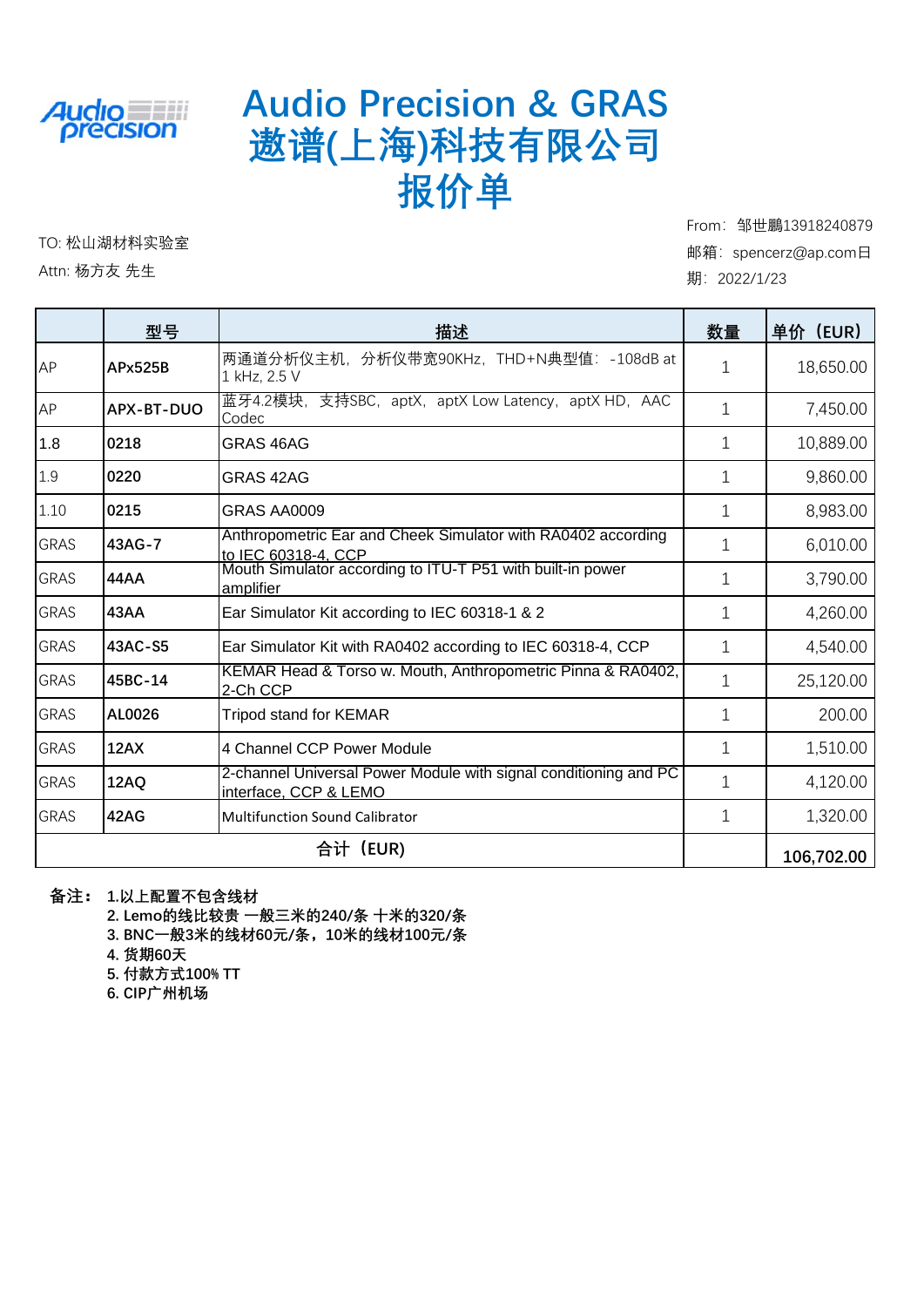#### **海德声科贸易(上海)有限公司**

**HEAD acoustics China Co., Ltd.** 上海浦东新区浦东大道 720号国际航运金融大厦22楼A室 Room A, Floor 22, Shanghai International, No. 720 Pudong Avenue, Pudong District, 200120 Shanghai, P.R. China

# **HEAD** acoustics

## **QUOTATION**

**QUOTE FROM: 于兆辉 TEL: 18566778159**

#### **1. Telecom Artificial Head Measurement System** 人工头测量系统

| Pos       | Code   | <b>Product</b>    | <b>Description</b>                                                                                                         | Qty.         |
|-----------|--------|-------------------|----------------------------------------------------------------------------------------------------------------------------|--------------|
| 1.1       | 1230.3 | HMS II.3-LN       | HEAD Measurement System, Low noise version with 3.3 pinna, right<br>ear simulator & artificial mouth<br>低噪人工头, 包含人工头右耳和人工嘴 | $\mathbf{1}$ |
| 1.2       | 1231.3 | <b>HIS L-LN</b>   | HEAD Impedance Simulator, Left, Low noise version<br>低噪人工头阻抗模拟器, 左耳                                                        | 1            |
| 1.3       | 1403   | <b>HHP III.1</b>  | Handset Positioner for HMS II.3,<br><b>VariMount Version</b><br>手机夹具                                                       | 2            |
| 1.4       | 1408   | CDM-W             | Clamping Device MotoMount for HHP III.1/IV<br>Wide, Complete<br>宽屏夹具升级                                                     | 1            |
| 1.5       | 1962   | HMT III           | HEAD Measurement Tripod for HMS II<br>人工头三脚架                                                                               | 1            |
| 1.6       |        | 1223-10 CLL V.10  | Cable LEMO I 7-pin male <> LEMO I 7pin female, 1 pair, 10 m<br>(red/black)<br>人工耳麦克风延长线, 1对, 10米                           | 1            |
| 1.7       |        | 9828-10 CSS IV.10 | Loudspeaker Extension Cable Speakon, 10 m<br>扬声器/人工嘴延长线, 10米                                                               | 2            |
| 1.8       | 0218   | GRAS 46AG         | Microphone Set (1/2" Pressure Field, LEMO),<br>Consisting of G.R.A.S. 40AG & G.R.A.S. 26AK                                 | 1            |
| 1.9       | 0220   | GRAS 42AG         | Multifunction sound calibrator 94/114 dBSPL, 250 Hz, 1 kHz, Class 1<br>多功能声校准器                                             | 1            |
| 1.10 0215 |        |                   | GRAS AA0009 Connection Cable for Preamplifier (LEMO 7-pin, 10 m)<br>麦克风前置放大器连接线                                            | 1            |

#### **2. ACQUA Software & Frontends ACQUA**软件及数采前端

| <b>Pos</b> | Code | <b>Product</b> | <b>Description</b>                                             | Qty. |  |
|------------|------|----------------|----------------------------------------------------------------|------|--|
| 2.1        | 6810 | <b>ACQUA</b>   | Basic Analysis Software, Full-licence Version<br>基础分析软件, 全权限版本 |      |  |
| 2.2        | 6812 | ACOPT 02       | <b>Option Signal Analysis</b><br>信号分析选件                        |      |  |
| 2.3        | 6819 | ACOPT 09       | Option SLVM P.56                                               |      |  |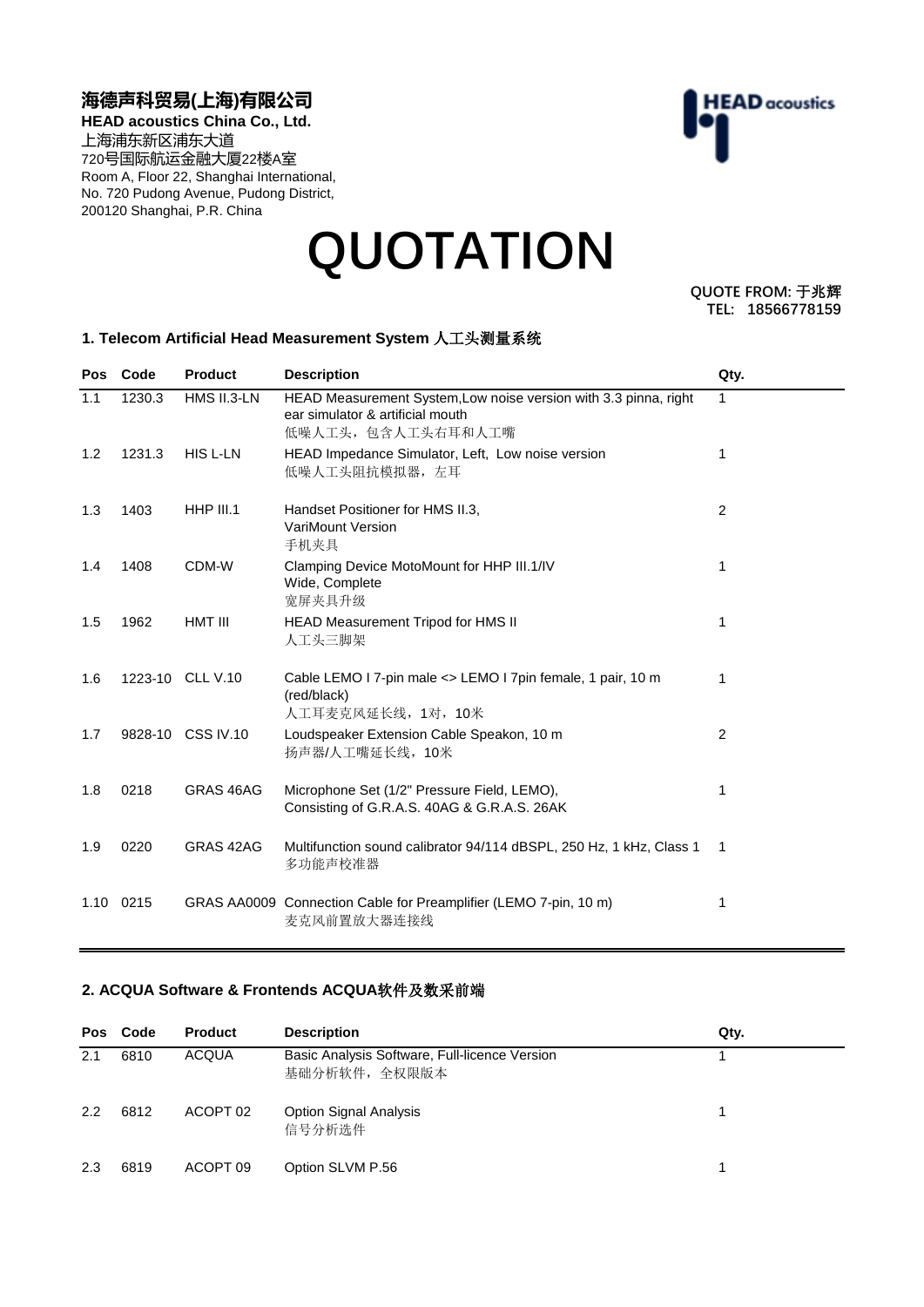| 2.4  | 6820       | ACOPT <sub>10</sub>          | Option TOSQA                                                                                       | 1              |
|------|------------|------------------------------|----------------------------------------------------------------------------------------------------|----------------|
| 2.5  | 6844       | ACOPT 21                     | 3QUEST - 3fold Quality Evaluation of Speech in Telecommunication<br>3QUEST选件                       | 1              |
| 2.6  | 6856       | ACOPT <sub>29</sub>          | Option EQUEST - Echo Quality Evaluationof Speech in<br>Telecommunication                           | 1              |
| 2.7  | 6857       | ACOPT 30                     | Option POLQA<br>POLQA选件                                                                            | 1              |
| 2.8  | 6859       | ACOPT 32                     | Option Speech based double talk<br>基于语音的自动双讲选件                                                     | 1              |
| 2.9  | 6866       | ACOPT 35                     | Option 3QUEST Super-wideband/Fullband<br>according to ETSI TS 103 281, Model A                     | $\mathbf{1}$   |
| 2.10 | 60026      | <b>TEAMs</b>                 | <b>MS Teams Audio Test Specification</b>                                                           | 1              |
| 2.11 | 6777       | TS 26 131-32                 | 3GPP TS 26.131/132, 3G/4G Terminals                                                                | 1              |
| 2.12 | 60049      |                              | TIA-920.130-B ANSI/TIA-920.130-B, Digital Interface<br><b>Communications Devices with Headsets</b> | 1              |
| 2.13 | 60041      |                              | TIA-920.110-B ANSI/TIA-920.110-B, Digital Interface<br><b>Communications Devices with Handsets</b> | 1              |
| 2.14 | 60047      |                              | TIA-920.120-B ANSI/TIA-920.120-B, Digital Interface<br>Communications Devices with Speakerphones   | 1              |
|      | 2.15 6795  |                              | ES 202 737/38 ETSI ES 202 737 / ES 202 738,<br>Narrowband IP Phones                                | $\mathbf{1}$   |
|      | 2.16 6796  |                              | ES 202 739/40 ETSI ES 202 739 / ES 202 740,<br>Wideband IP Phones                                  | 1              |
| 2.17 | 60028      | <b>UG TS 26</b><br>SWB/FB    | 3GPP TS 26.131/132, 3G/4G Terminals, Extension<br>Super-wideband & Fullband, Code 6777 Required    | 1              |
|      | 2.18 60035 |                              | TS 102 924/25 ETSI TS 102 924 / TS 102 925<br>Super-wideband/Fullband Speech Quality               | 1              |
|      | 2.19 6595  | <b>PSMM Skype</b>            | Positioning Stand for 1/2" Microphone & Artificial Mouth acc. to Skype-<br>Lync Standard           | $\overline{1}$ |
|      | 2.20 6498  | HRT I                        | HEAD acoustics Remote-operated Turntable                                                           | 1              |
| 2.21 | 7700       | labCore                      | ACQUAlab Modular Multi-Channel Front End for Speech & Audio<br><b>Quality Testing</b>              | 2              |
|      | 2.22 7710  | core Bus                     | ACQUAlab模块化多通道数采前端<br>labCORE I/O Bus Mainboard<br>labCore I/O总线母板                                 | 2              |
|      | 2.23 7720  | coreOUT-<br>Amp <sub>2</sub> | labCORE Output Module, Mouth Amplifier (2 Channels)<br>labCore 输出模块, 嘴放(双通道)                       | 2              |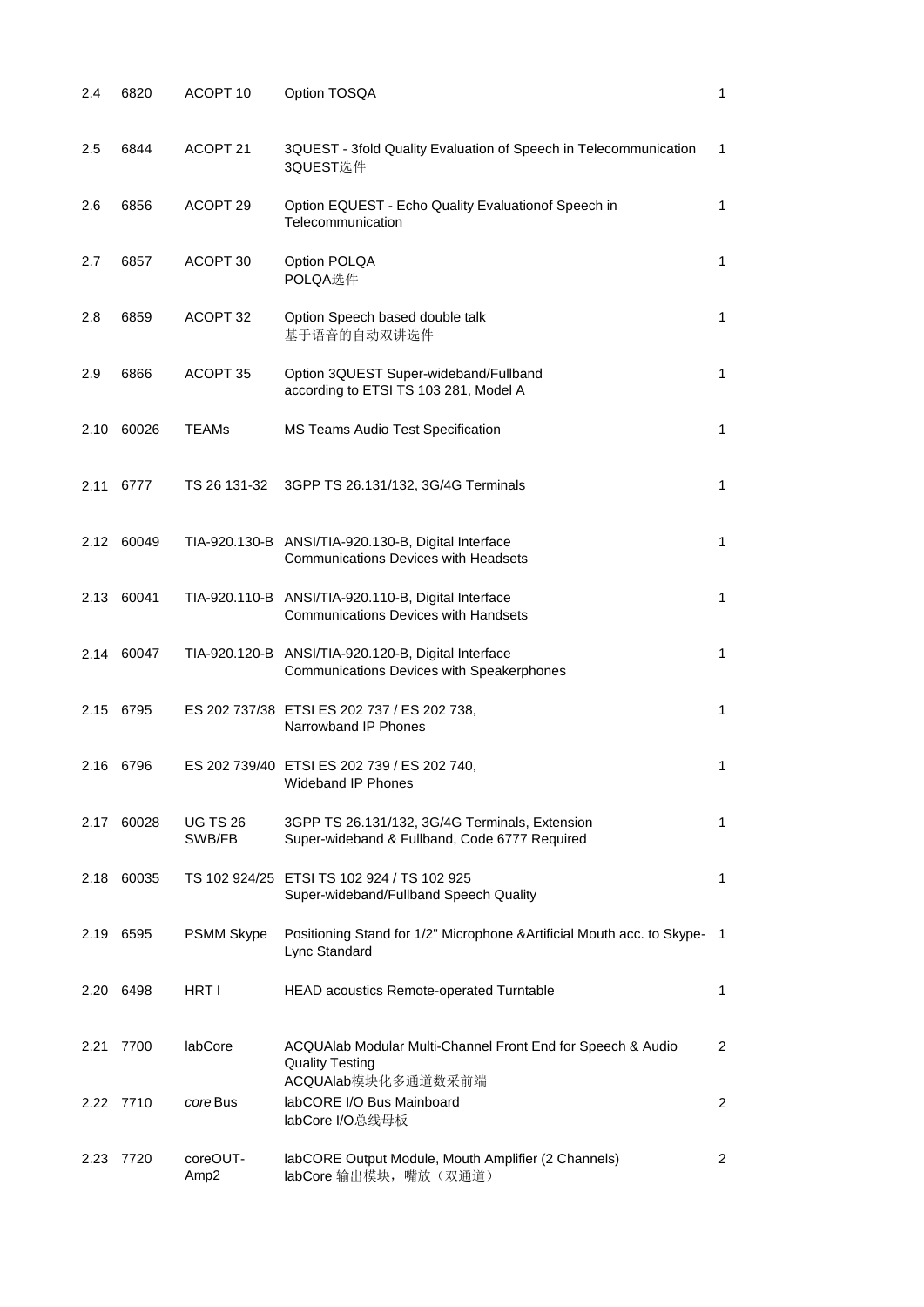|      | 2.24 7730   | coreIN-Mic4        | labCore Input-Module, Microphone (4 Channels)<br>labCore输入模块, 麦克风 (4通道)                                                | $\overline{c}$ |
|------|-------------|--------------------|------------------------------------------------------------------------------------------------------------------------|----------------|
|      | 2.25 7740   | coreBEQ            | labCORE Binaural Equalization<br>labCore双耳均衡                                                                           | $\overline{2}$ |
| 2.26 | 7770        | corelP             | labCORE I/O Module, Voice over IP Reference Gateway<br>labCore I/O模块, VoIP参考网关                                         | 1              |
|      | 2.27 7771   | corelP-IMP         | labCORE VoIP Impairment Option<br>labCore VoIP网络损伤选件                                                                   | 1              |
| 2.28 | 7773        | corelP-EVS         | labCORE VoIP EVS Codec Option<br>labCore VoIP EVS编解码选件                                                                 | 1              |
|      | 2.29 7774   | corelP-OPUS        | labCORE VoIP OPUS Codec Option<br>(corelP Module Required)                                                             | 1              |
| 2.30 | 7780        | coreBT             | labCORE I/O Module Bluetooth Reference Access Point<br>labCORE蓝牙接入点模块                                                  | 1              |
| 2.31 | 7781        | coreBT-EXE         | labCORE Bluetooth Extended Codec Option (CoreBT Module<br>Required)<br>labCORE蓝牙模块音频编码扩展宽带语音及aptX编解码                   | 1              |
|      | 2.32 9852.2 | RMB IV.3 2RU       | 19" Rack Mount Bracket (2 Rack Unit)for labCORE(2 pcs.)<br>用于labCore的机柜抓手                                              | 1              |
|      | 2.33 0211   | GRAS 46BF-1        | microphone set (1/4" pressure Field, Lemo 5-pin)<br>(consisting of microphone cartridge 40BF and pre-amplifier 26AC-1) | 1              |
|      | 2.34 0211   |                    | GRAS 46BP-1 1/4" LEMO presure Standard Microphone Set                                                                  | 1              |
|      | 2.35 0213   |                    | GRAS AA0091 3m LEMO 00 5-pin to LEMO 1B 7-pin                                                                          | 1              |
|      | 2.36 0211   | GRAS 46AF          | 1/2" LEMO Free-field Standard Microphone Set<br>1/2英寸自由场测量麦克风套件                                                        | 1              |
|      | 2.37 0213   | GRAS 44AA          | Artiticial mouth according to P.51<br>人工嘴                                                                              | 1              |
| 2.38 | 0211        | GRAS AL0006 Tripod |                                                                                                                        | 1              |
| 2.39 | 0213        |                    | GRAS SK0017 Tripod Conversion Screw 3/8"-1/4"                                                                          | 1              |
| 2.40 | 0215        |                    | GRAS AA0009 Connection Cable for Preamplifier (LEMO 7-pin, 10 m)<br>麦克风前置放大器连接线                                        | 1              |

#### **3. Other Service** 服务

|     | Pos Code | Product | <b>Description</b>                                                                                               | Qtv. |
|-----|----------|---------|------------------------------------------------------------------------------------------------------------------|------|
| 3.1 |          |         | 1 working days system installation, final acceptance test and training 8<br>on site by HEAD acoustics engineers. |      |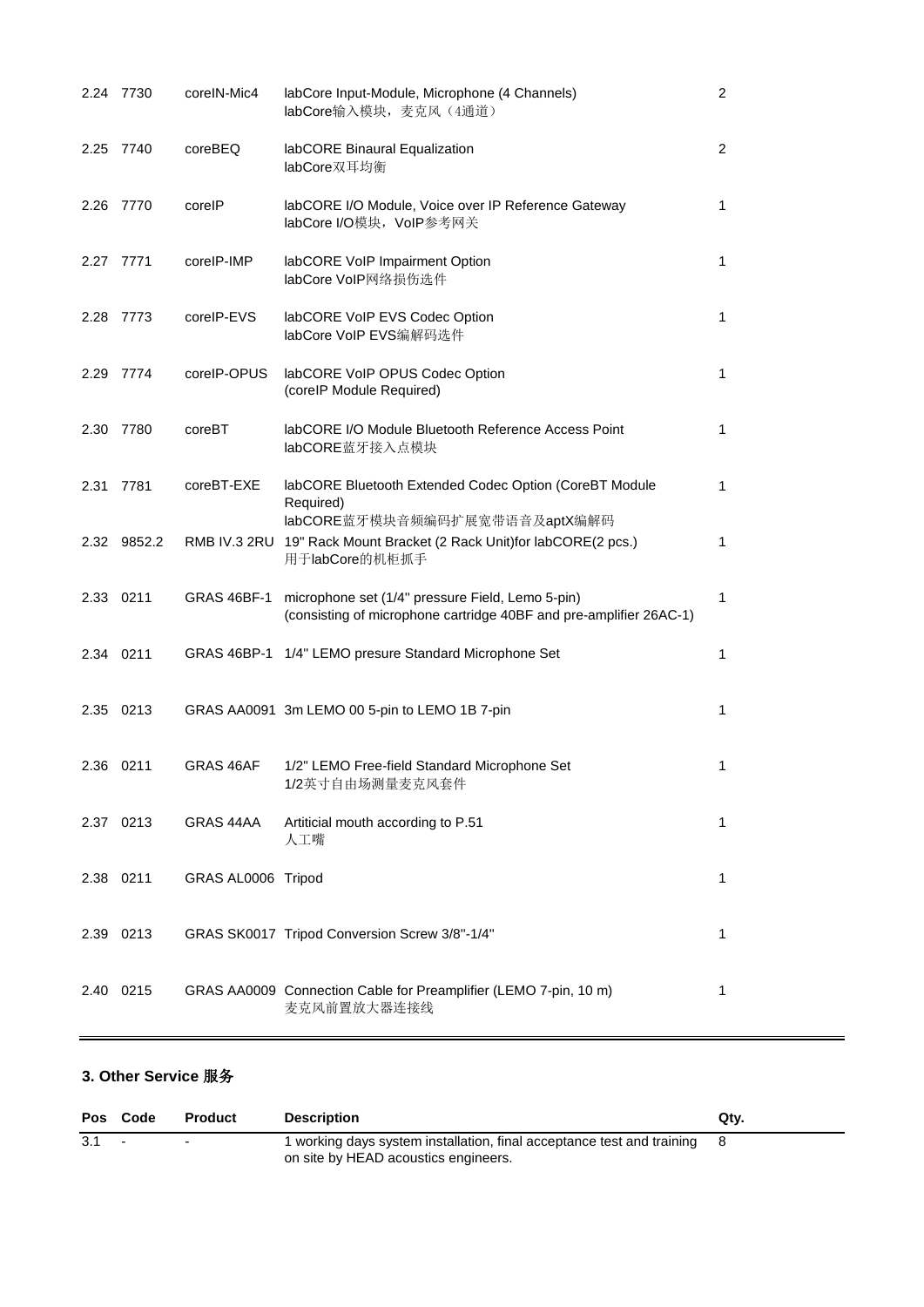### EUR **116,200**

| Shipment:   | approx. 10 weeks after signing contract and downpayment, exact date will be provided by order |
|-------------|-----------------------------------------------------------------------------------------------|
|             | acknowledgement                                                                               |
| Valid till: | 25-Jan-2022                                                                                   |
|             |                                                                                               |

Payment: 100% TT payment before shipment.

Remark: 1. 以上配置不包含安装ACQUA,HAE-BGN/car/3PASS的电脑

**报价批准:**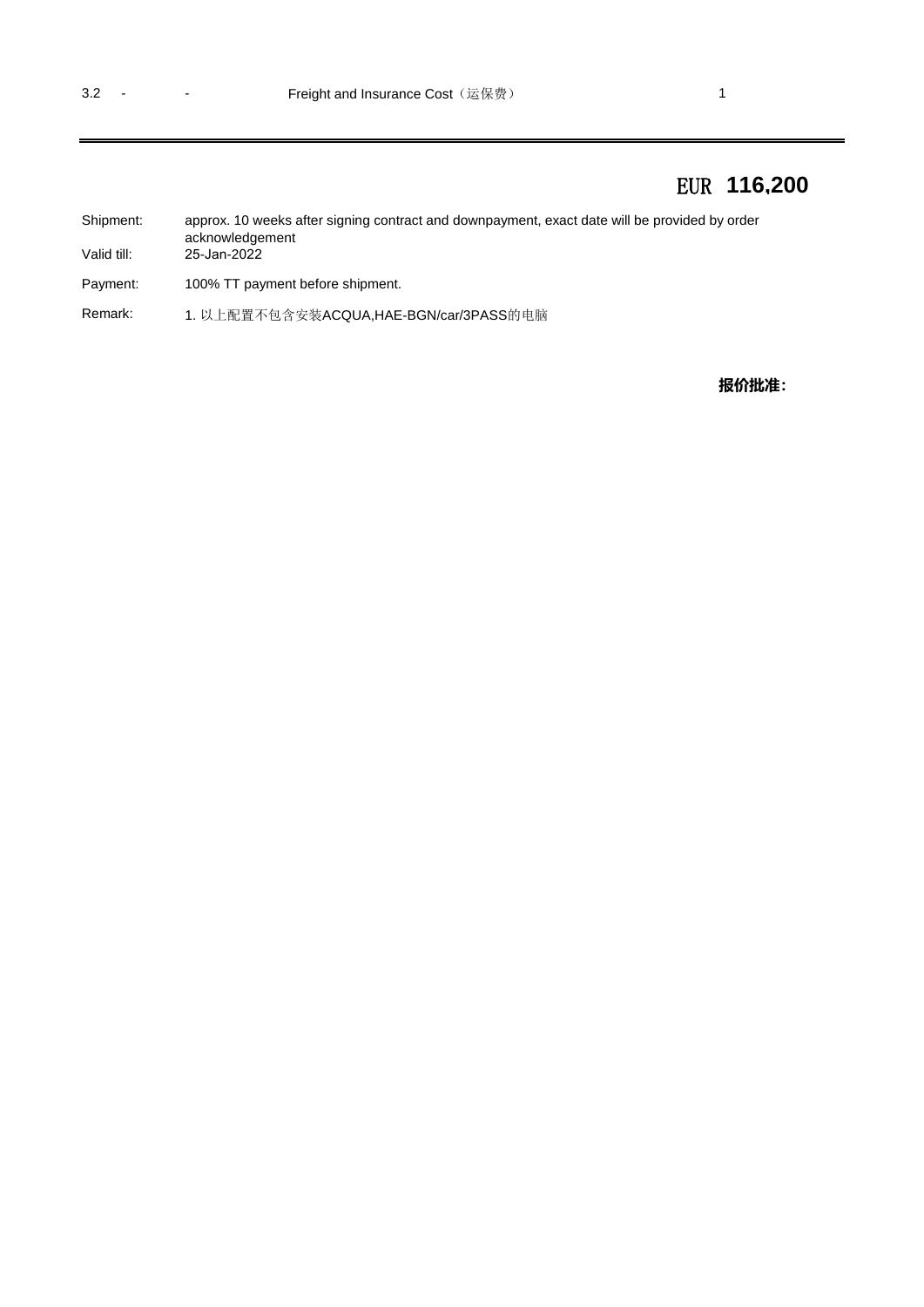

**Hottinger Brüel & Kjær A/S** 

Name: 松山湖材料实验室 Ref.No:

Addr: 东莞市松山湖国际创新创业社区A1栋 By: Xu Da(徐达)

| Attn:杨方友 先生                       | Zip:               | Email: da.xu@hbkwo |
|-----------------------------------|--------------------|--------------------|
| $Te1$ :                           | Fax:               | Tel:86-20-2887 3   |
| Email: yang fan fyou@sslab.org.cn | Mobile:13532508217 | Fax:86-20-28873847 |

**Quotation** Date:Jan.24.2022 Valid Until:Dec.31,2022 Mobile:86-13925158732 Email: da.xu@hbkworld.com [Tel:](tel:020-87236471) 86-20-2887 3838

| Item                            | <b>Description</b>                                                                                 | <b>Type</b>      | Qty          | <b>Unit Price</b><br><b>EUR</b> | <b>Total Price</b><br><b>EUR</b> |
|---------------------------------|----------------------------------------------------------------------------------------------------|------------------|--------------|---------------------------------|----------------------------------|
|                                 |                                                                                                    |                  |              |                                 |                                  |
| 1                               | 1通道输入1通道输出模块 (DC--204kHz)<br>1 ch Input + 1 ch Output Module LAN-XI 204.8kHz (Mic, CCLD, V)        | 3161-A-011-R     | 1            | 14,822.00                       | 14,822.00                        |
| $\overline{2}$                  | 3通道输入模块 (DC--102kHz)                                                                               | 3052-A-030-R     | 1            | 19,530.00                       | 19,530.00                        |
|                                 | 3-ch Input Module LAN-XI 102.4 kHz (Mic, CCLD, V)                                                  |                  |              |                                 |                                  |
| 3                               | 头躯干模拟器 (含左、右双耳)                                                                                    | 5128-C-111       | 1            | 48,342.00                       | 48,342.00                        |
|                                 | Head and Torso Simulator with left and right Ear Simulator (20kHz, CCLD, 3.3 pinna)                |                  |              |                                 |                                  |
| 4                               | 5米BNC电缆                                                                                            | AO-0087-D-050    | 2            | 143.00                          | 286.00                           |
|                                 | Cable, coax single screen, BNC (M) to BNC (M), 5m, max.+85°C (185°F)                               |                  |              |                                 |                                  |
| 5                               | 支撑脚                                                                                                | UA-1043          | 1            | 86.00                           | 86.00                            |
|                                 | Support leg, for 4100, 4128                                                                        |                  |              |                                 |                                  |
| 6                               | 智能型1/4英寸自由场麦克风带2670前置放大器 4939-A-011                                                                |                  | $\mathbf{1}$ | 3,261.00                        | 3,261.00                         |
|                                 | 1/4" Free-field Microphone, incl. Preamplifier 2670 with TEDS                                      |                  |              |                                 |                                  |
| $\overline{7}$                  | 声级校准器                                                                                              | 4190-L-001       | 1            | 3,018.00                        | 3,018.00                         |
|                                 | '1/2" Free-field Microphone, 3 Hz to 20 kHz, 200V Polarization. Incl. preamplifier 2669L with TEDS |                  |              |                                 |                                  |
| 8                               | 麦克风校准适配器                                                                                           | DP-0775          |              | 174.00                          | 174.00                           |
|                                 | Adaptor for calibrating 1/4" microphones on Calibrator Type 4228 or 4231                           |                  |              |                                 |                                  |
| $9\,$                           | 声校准器                                                                                               | 4231             | 1            | 1,989.00                        | 1,989.00                         |
|                                 | Sound Calibrator, Class 1 and LS, 94 and 114 dB, 1 kHz                                             |                  |              |                                 |                                  |
| 10                              | 数据浏览软件                                                                                             | 8400-N           | 1            | 0.00                            | 0.00                             |
|                                 | BK Connect Data Viewer (advanced), Node-locked License                                             |                  |              |                                 |                                  |
| 11                              | 年软件更新维护协议                                                                                          | M1-8400-N        | 1            | 0.00                            | 0.00                             |
|                                 | Annual Software Maintenance and Support Agreement for BK Connect Data Viewer (advanced).           |                  |              |                                 |                                  |
| 12                              | 数据处理及基本分析软件                                                                                        | 8403-NS          | 1            | 14,306.00                       | 14,306.00                        |
|                                 | BK Connect Data Processing Pack, Node-locked License                                               |                  |              |                                 |                                  |
| 13                              | 数据处理基本分析软件一年更新维护协议                                                                                 | M1-8403-NS       | 1            | 1,526.00                        | 1,526.00                         |
|                                 | Annual Software Maintenance and Support Agreement for BK Connect Data Processing Pack              |                  |              |                                 |                                  |
| 14                              | DELL 笔记本电脑(WIN1064位英文专业版+OFFICE                                                                    |                  | 1            | 0.00                            | 0.00                             |
|                                 | 专业版), I7 CPU,32G 内存, 1T固态硬盘, 用户国内自购                                                                |                  |              |                                 |                                  |
| Total                           |                                                                                                    |                  |              |                                 |                                  |
| F.O.B. Copenhagen Packing Incl. |                                                                                                    |                  |              |                                 | 107,340.00                       |
|                                 | Freight & Insurance<br>3.0%                                                                        |                  |              |                                 | 3,220.20                         |
|                                 | C.I.P. Guangzhou Airport                                                                           |                  |              |                                 | 110,560.20                       |
|                                 |                                                                                                    | 10%折扣后总价(运保费不打折) |              |                                 | 99,826.00                        |